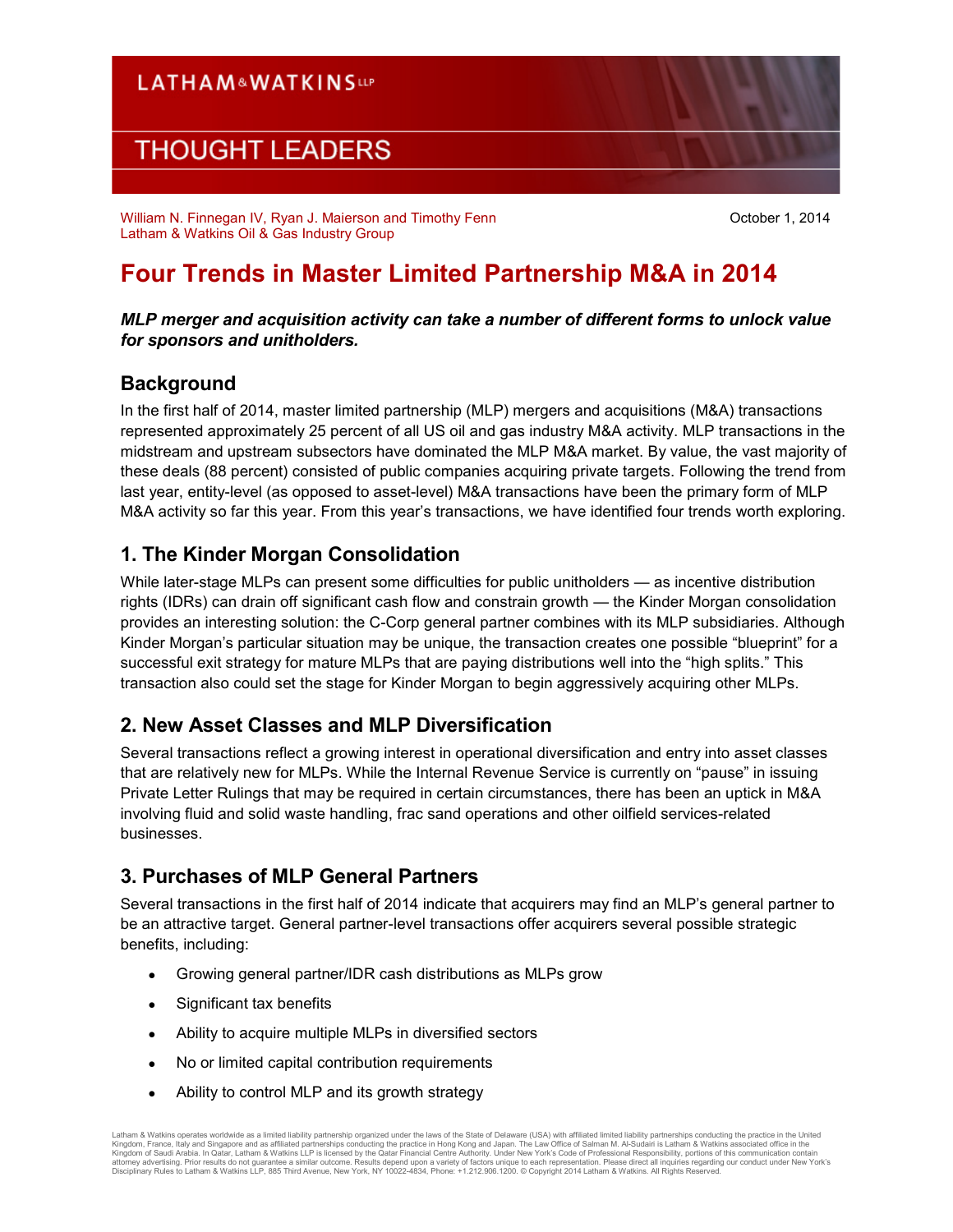# **4. Sponsor Support of MLPs Through Drop-Down Transactions**

Several transactions highlight sponsors' ongoing interest in generating higher distributions by the MLP through drop-down transactions. In these transactions the sponsor sells an asset to its controlled MLP, which often accesses the capital markets to fund the transaction, using the debt and equity offering proceeds to pay the parent. These types of transactions offer several possible strategic benefits:

- Provide cash flow growth for the MLP, fueling higher distributions
- Allow for separation of non-core assets from sponsor's core business
- Retention of aligned interests between sponsor and MLP post-drop-down

### **Conclusion**

As the MLP structure continues to mature, MLP M&A activity has branched out into a number of highly tailored deal structures and relatively new asset classes. Consistent with the trends we have observed in the first half of 2014, we expect sponsors and management teams will increasingly seek out creative solutions for achieving growth and diversification in the MLP sector.

For additional detail on these trends as well as deal activity, please view Latham's webcast *Master Limited Partnerships: M&A and A&D*, [available on demand.](http://w.on24.com/r.htm?e=806961&s=1&k=8476ADCB9FA686B89CEAA8B11378E78B)

If you have questions about this *Client Alert*, please contact one of the authors listed below or the Latham lawyer with whom you normally consult:

#### **[William N. Finnegan IV](http://www.lw.com/people/william-finnegan)**

[bill.finnegan@lw.com](mailto:bill.finnegan@lw.com) +1.713.546.7410 Houston

#### **[Ryan J. Maierson](http://www.lw.com/people/ryan-maierson)**

[ryan.maierson@lw.com](mailto:ryan.maierson@lw.com) +1.713.546.7420 **Houston** 

**[C. Timothy Fenn](http://www.lw.com/people/tim-fenn)** [tim.fenn@lw.com](mailto:tim.fenn@lw.com) +1.713.546.7432

Houston

#### **You Might Also Be Interested In**

[Master Limited Partnerships: M&A and A&D](http://www.lw.com/webcasts/MLP-MA-and-AD-Webcast) (webcast)

[The Next Big Thing for Companies Outside the US: US IPOs Using a Yield-oriented Structure](http://www.lw.com/thoughtLeadership/lw-us-ipos-yield-oriented-structure)

[The New Frontier for MLPs](http://webreprints.djreprints.com/3457210575111.html)

[Master Limited Partnership Year in Review: 10 MLP Observations from 2013](http://www.lw.com/thoughtLeadership/MLP-year-in-review-2013)